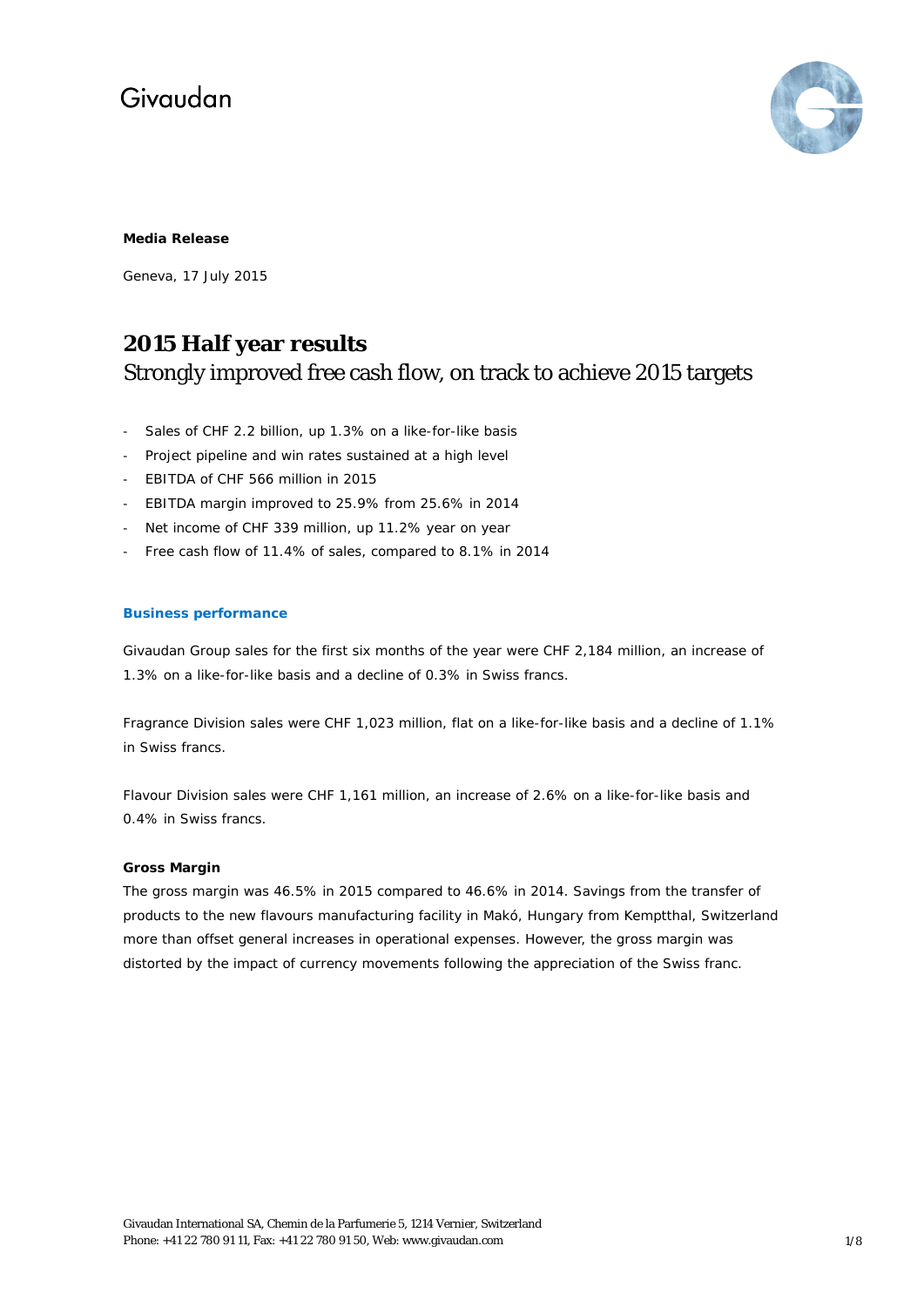

Geneva, 17 July 2015

### **Earnings Before Interest, Tax, Depreciation and Amortisation (EBITDA)**

The EBITDA increased by 0.6% to CHF 566 million from CHF 562 million for the same period in 2014. A continued focus on internal costs was the main enabler of the improvement. In the first six months of 2015 the Group recognised a net one-off non-cash gain of CHF 20 million, mainly following a change in pension plans. As a reminder, in the first six months of 2014 the Group recognised a one-off gain of CHF 38 million in the Flavour Division on the disposal of land at its Dübendorf location in Switzerland. When measured in local currency terms, the EBITDA increased by 6.4%. The EBITDA margin increased to 25.9% in 2015 from 25.6% in 2014.

### **Operating Income**

The operating income increased by 1.6% to CHF 428 million from CHF 422 million for the same period in 2014. When measured in local currency terms, the operating income increased by 8.8%. The operating margin increased to 19.6% in 2015 from 19.2% in 2014.

#### **Financial Performance**

Financing costs were CHF 31 million in the first half of 2015, versus CHF 32 million for the same period in 2014. The decrease was as a result of the lower net debt in the Group. Other financial expense, net of income, was CHF 16 million in 2015 versus CHF 14 million in 2014.

The interim period income tax expense as a percentage of income before taxes was 11%, considerably lower than in 2014 following changes in Swiss Accounting Law and the Group's operating structure. Excluding these items, the income tax expense as a percentage of income before taxes was 19%.

### **Net Income**

The net income for the first six months of 2015 was CHF 339 million compared to CHF 305 million in 2014, an increase of 11.2%. This results in a net profit margin of 15.5% versus 13.9% in 2014. Basic earnings per share were CHF 36.82 versus CHF 33.13 for the same period in 2014.

### **Cash Flow**

Givaudan delivered an operating cash flow of CHF 341 million for the first six months of 2015 compared to CHF 218 million in 2014, driven by a sustained EBITDA and an improvement in working capital. Working capital as a percentage of sales slightly decreased in 2015 when compared to the same period in 2014.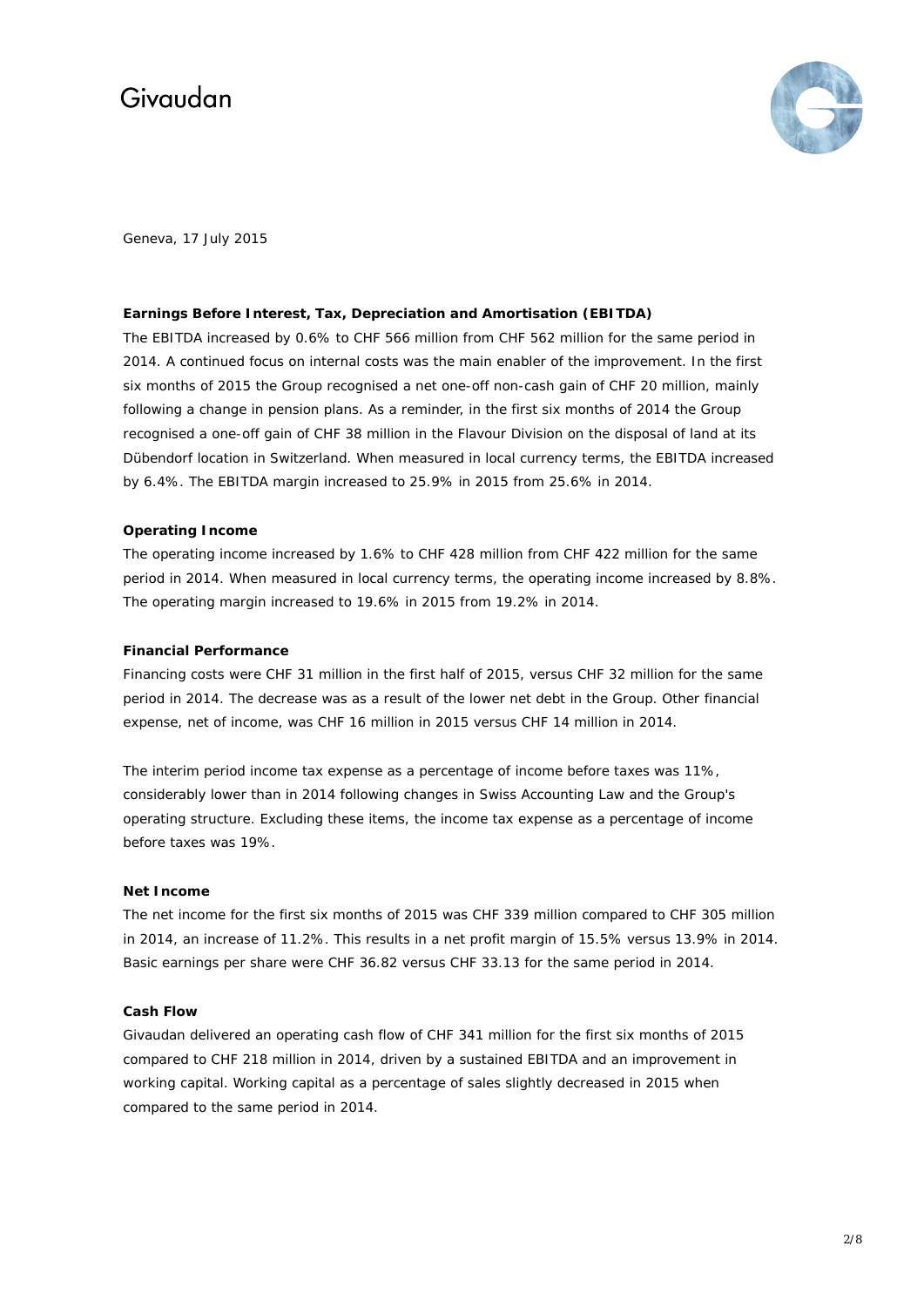

Geneva, 17 July 2015

Total investments in property, plant and equipment were CHF 57 million, compared to CHF 46 million incurred in 2014. The Group completed the investment in Nantong, China and progressed as planned with the investment in Singapore. Intangible asset additions were CHF 17 million in 2015, compared to CHF 21 million in 2014. As a reminder, in 2014 the Group received cash of CHF 56 million as a result of the sale of land at its Dübendorf location in Switzerland. Total net investments in tangible and intangible assets were 3.4% of sales, compared to 0.5% in 2014.

Operating cash flow after net investments was CHF 267 million, versus the CHF 207 million recorded in 2014. Free cash flow, defined as operating cash flow after investments and interest paid, was CHF 248 million in the first half of 2015, versus CHF 178 million for the comparable period in 2014. As a percentage of sales, free cash flow in the first six months of 2015 was 11.4%, compared to 8.1% in 2014.

### **Financial Position**

Givaudan's financial position remained strong at the end of June 2015. Net debt at June 2015 was CHF 1,050 million, up from CHF 795 million at December 2014. The leverage ratio was 23% compared to 17% at the end of 2014. The main reason for the increase in the leverage ratio was the payment of the CHF 461 million dividend in the first quarter of 2015.

#### **Mid-term Guidance**

Mid-term, the overall objective is to grow organically between 4.5% and 5.5% per annum, assuming a market growth of 2-3%, and to continue on the path of market share gains. By delivering on the Company's five-pillar growth strategy – developing markets, Health and Wellness, market share gains with targeted customers and segments, research and sustainable sourcing – Givaudan expects to outgrow the underlying market and to continue to achieve its industry-leading EBITDA margin while targeting an annual free cash flow of between 14% and 16% of sales by the end of 2015. Givaudan confirms its intention to return above 60% of the Company's free cash flow to shareholders while maintaining a medium term leverage ratio target below 25%.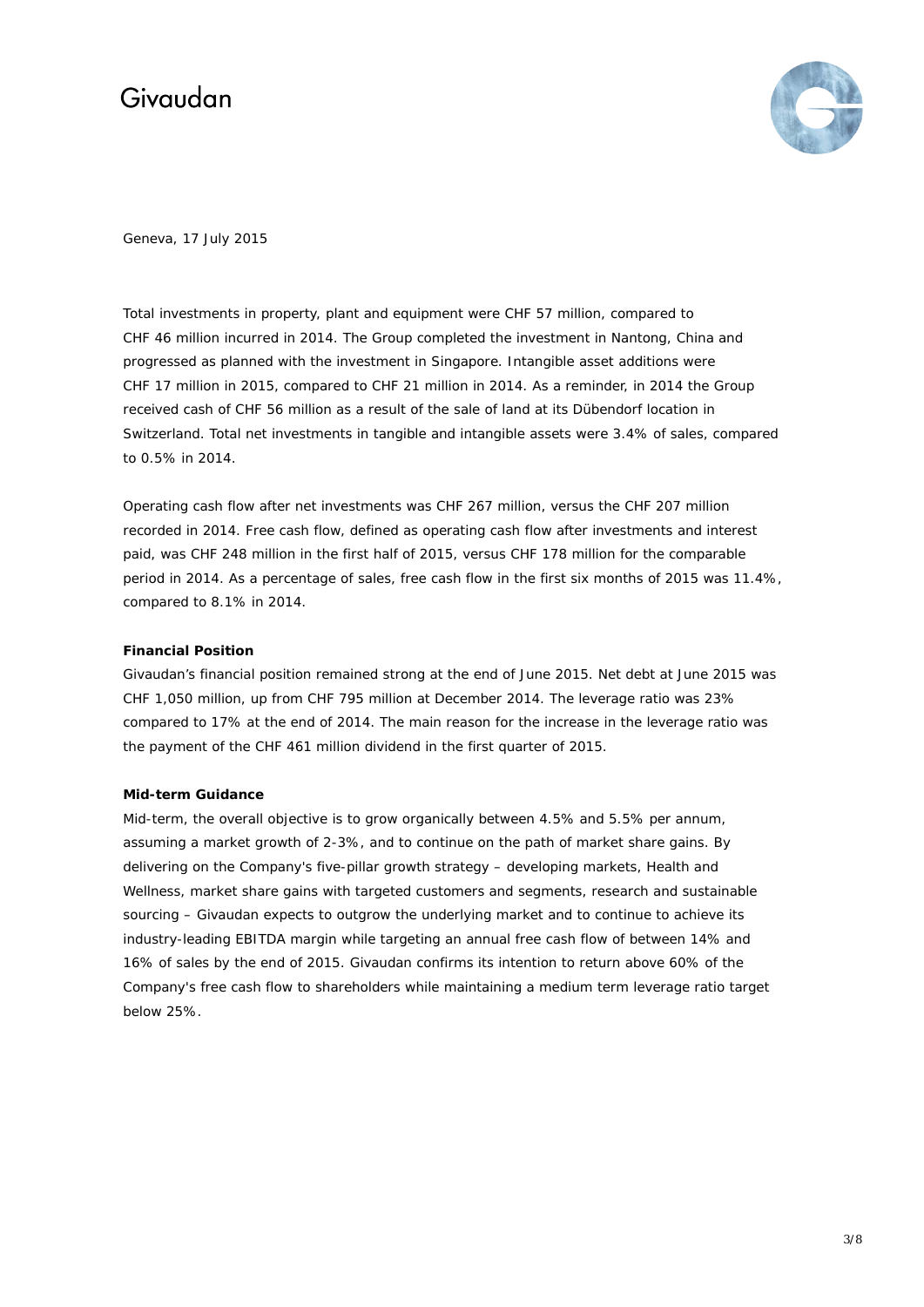

Geneva, 17 July 2015

### **Key Figures**

**2015 2014 Group sales 2,184 2,191** Fragrance sales 1,023 1,034 Flavour sales 1,161 1,157 **Gross profit 1,016 1,020 as % of sales 46.6% 46.6% 46.6% 46.6% 46.6% 46.6% 46.6% 46.6% 46.6% 46.6% 46.6% 46.6% 46.6% 46.6% 46.6% 46.6% 46.6% 46.6% 46.6% 46.6% 46.6% 46.6% 46.6% 46.6% 46.6% 46.6% 46.6% 46.6% 46.6% 46.6% 46.6% 46.6% 46.6% 46.6% 46. EBITDA** <sup>1</sup> **566 562** as % of sales 25.9% 25.6% **Operating income 428 422 as % of sales 19.6%** 19.2% **Income attributable to equity holders of the parent 339 305** as % of sales 15.5% 13.9% **Earnings per share – basic (CHF) 36.82 33.13 Earnings per share – diluted (CHF) 36.37 32.71 Operating cash flow 341 218** as % of sales 15.6% 9.9% **Free cash flow 248 178** as % of sales 11.4% 8.1%

For the six months ended 30 June, in millions of Swiss francs **except per share data**

in millions of Swiss francs, **except for employee data**

|                                     | 30 June<br>2015 | 31 December<br>2014 |
|-------------------------------------|-----------------|---------------------|
| Current assets                      | 2,140           | 2,357               |
| Non-current assets                  | 3,780           | 4,115               |
| <b>Total assets</b>                 | 5,920           | 6,472               |
| Current liabilities                 | 869             | 921                 |
| Non-current liabilities             | 2,028           | 2,138               |
| Equity                              | 3,023           | 3,413               |
| <b>Total liabilities and equity</b> | 5,920           | 6,472               |
| <b>Number of Employees</b>          | 9,750           | 9,704               |

1. EBITDA: Earnings Before Interest (and other financial income (expense), net), Tax, Depreciation and Amortisation. This corresponds to operating income before depreciation, amortisation and impairment of long-lived assets.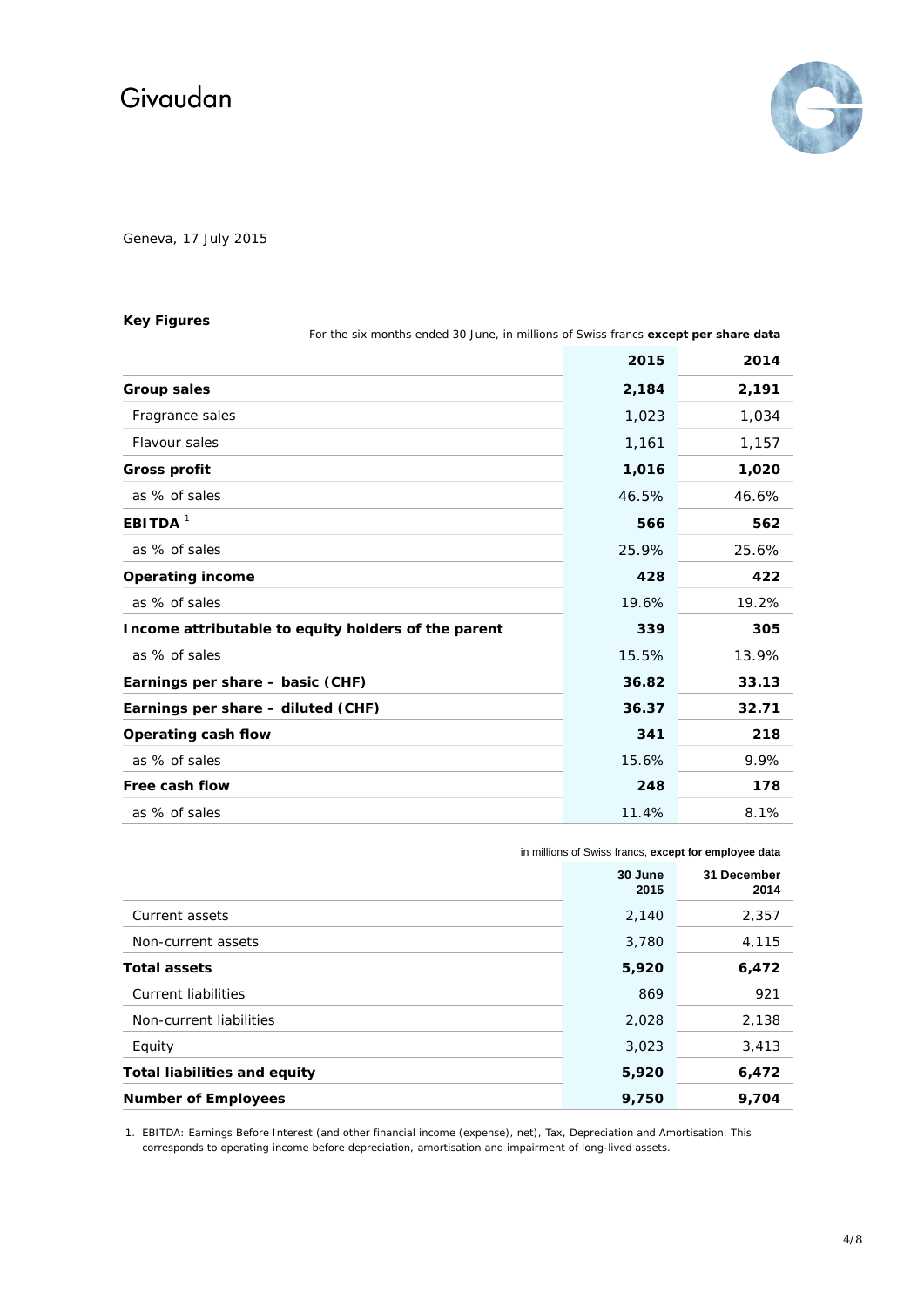

Geneva, 17 July 2015

### **Fragrance Division**

Fragrance Division sales were CHF 1,023 million, flat on a like-for-like basis and a decline of 1.1% in Swiss francs. Including Soliance, the growth was 1.4% in local currency.

Total sales for Fragrance compounds (Fine Fragrances and Consumer Products combined) increased by 1.0% on a like-for-like basis. In Swiss francs, sales of compounds declined to CHF 892 million from CHF 905 million.

Fine Fragrance sales grew 0.8% on a like-for-like basis driven both by mature and developing markets.

Sales for the Consumer Products business increased by 1.0% on a like-for-like basis, as a result of the good performance in developing markets.

Sales of Fragrance and Cosmetic Ingredients decreased by 7.9% on a like-for-like basis, mainly affected by lower commodity sales. The sales of Soliance, which was acquired on 2 June 2014, were CHF 17 million for the first six months of 2015, growing double-digit in local currency when compared to the same period of last year. Including Soliance, the growth of Fragrance and Cosmetic Ingredients was 4.0% in local currency.

The EBITDA declined to CHF 244 million in 2015 compared to CHF 252 million for the first six months of 2014. The EBITDA margin declined to 23.8% in 2015 from 24.3% in 2014. The Division incurred one-off non-cash charges of CHF 12 million in the first six months of 2015.

The operating income decreased by 3.5% to CHF 181 million in 2015, versus CHF 188 million for the same period in 2014. The operating margin decreased to 17.7% in 2015 from 18.1% in 2014.

#### **Fine Fragrances**

Fine Fragrance sales grew 0.8% on a like-for-like basis in the first half of the year with sales improving in the second quarter.

On a regional basis the business delivered growth in both mature and developing markets. In the developing markets, a combination of new business and volume growth in Asia and the Middle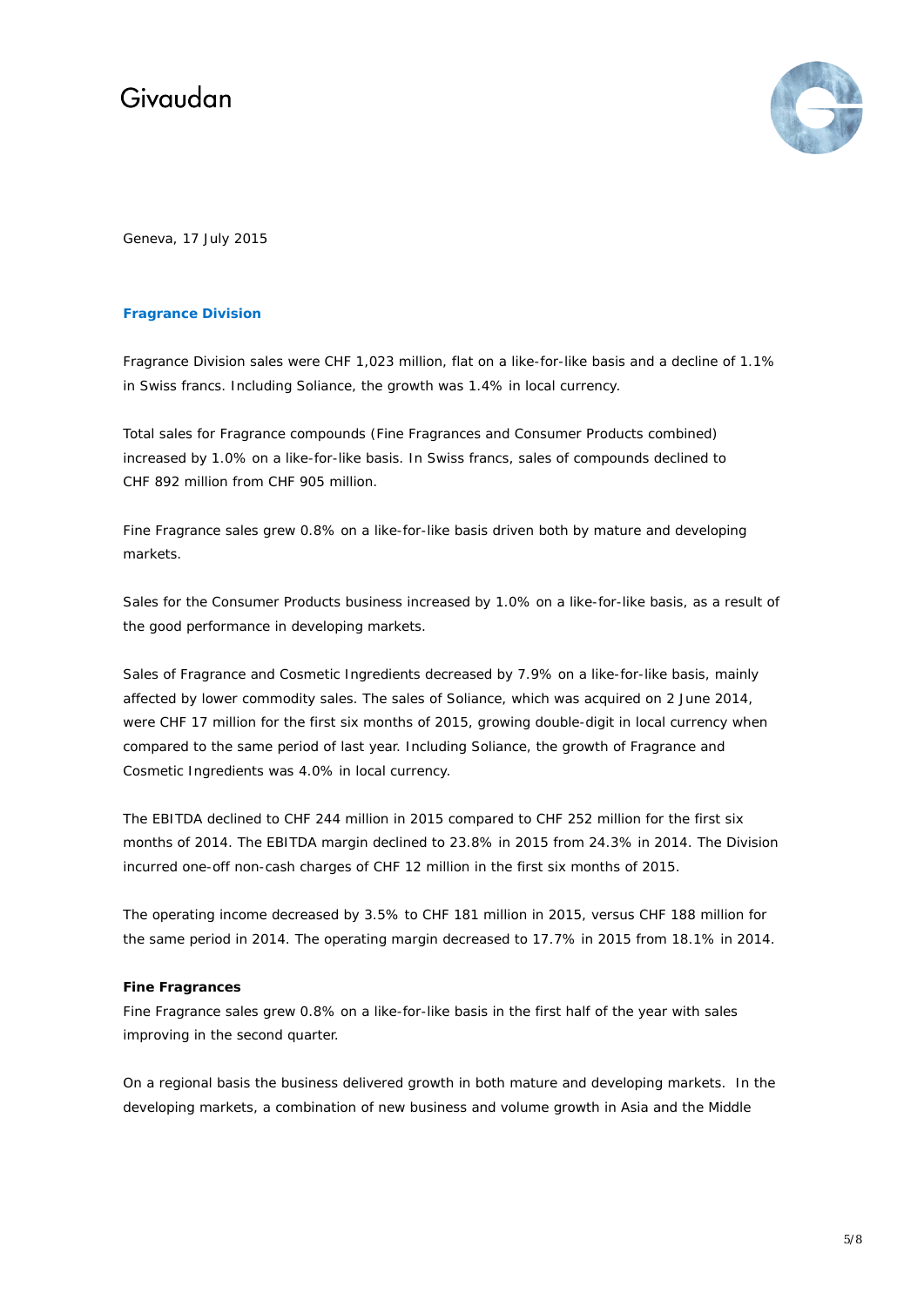

Geneva, 17 July 2015

East more than compensated for lower sales in Latin America, which were impacted by a weak market in Brazil. In the mature markets, sales growth in Western Europe was favourably impacted by a strong inflow of new business. This growth more than offset lower sales in North America where new business was not able to offset erosion.

At the major industry award ceremonies in Europe and the USA, a number of Givaudan fragrances received recognition including: A Thousand Wishes by Bath and Body Works, Tom Ford's Velvet Orchid and Mandarino Di Amalfi, Intoxicated by Kilian, Bottega Veneta Pour Homme Eau Extreme, Bottega Veneta Knot, Christian Dior Miss Dior Blooming Bouquet, Narciso by Narciso Rodriguez. In addition, J'Adore received a Hall of Fame award at the ceremonies in the USA.

### **Consumer Products**

The Consumer Product Business Unit sales grew by 1.0% on a like-for-like basis with good growth in developing markets more than offsetting lower sales growth in mature markets. Local and regional customers showed good growth across all regions.

On a product segment basis, the sales growth was sustained by the strong increase on the fabric care segment, followed by oral care. The home care and personal care segments contributed as well to the growth in developing markets.

### **Fragrance and Cosmetic Ingredients**

Sales of Fragrance and Cosmetic Ingredients decreased by 7.9% on a like-for-like basis, mainly affected by lower commodity sales. The sales of Soliance, which was acquired on 2 June 2014, were CHF 17 million for the first six months of 2015, growing double-digit in local currency when compared to the same period of last year. Including Soliance, the growth of Fragrance and Cosmetic Ingredients was 4.0% in local currency. All product categories in Fragrance Ingredients declined, however, the specialities business was the least impacted. The earlier announced product transfers to the production site in Mexico and the joint venture partner in China are on schedule and will continue to ensure that the Group remains competitive in the fragrance ingredients market.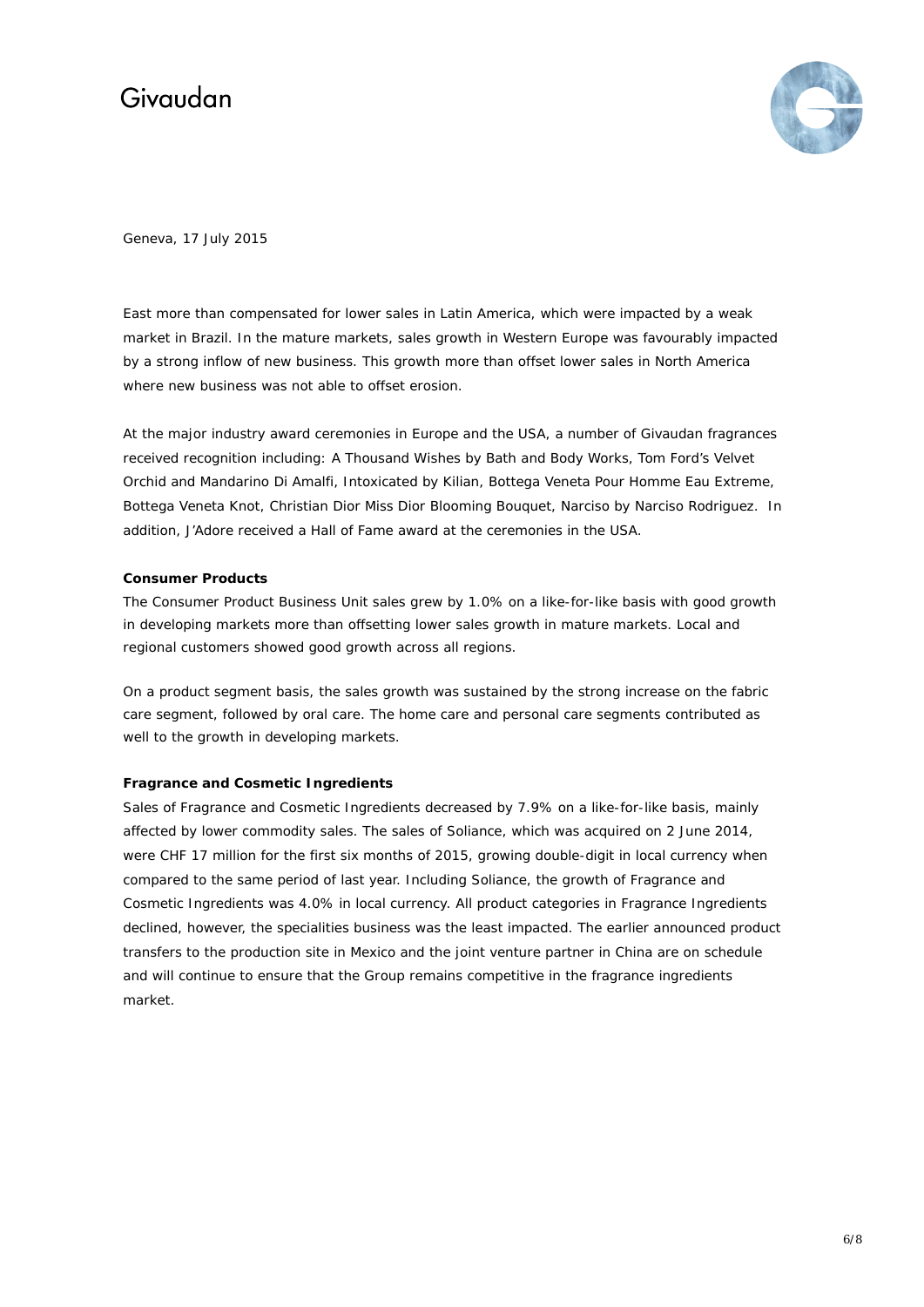

Geneva, 17 July 2015

### **Flavour Division**

Flavour Division sales were 1,161 million during the first six months of 2015, an increase of 2.6% on a like-for-like basis and 0.4% in Swiss francs.

Sales growth during the second quarter was influenced by strong growth in the mature markets as well as the emerging markets of Asia Pacific and Latin America. New wins and existing business growth contributed to the increase. Difficult economic conditions continue to impact growth in Eastern Europe, Africa and the Middle East. Segment growth in Beverage, Dairy and Snacks was achieved as a result of new wins and existing business increases.

The EBITDA increased by 3.9% to CHF 322 million in 2015 from CHF 310 million for the first six months of 2014. The EBITDA margin was 27.8% in 2015, up from 26.8% in 2014. In the first six months of 2015 the Division recognised a one-off non-cash gain of CHF 32 million following a change in pension plans. As a reminder, in the first six months of 2014 the Division recognised a one-off gain of CHF 38 million in the Flavour Division on the disposal of land at its Dübendorf facility in Switzerland.

The operating income increased by 5.7% to CHF 247 million in 2015 from CHF 234 million for the same period in 2014. The operating margin increased to 21.3% in 2015 from 20.2% in 2014.

#### **Asia Pacific**

Sales in Asia Pacific increased 1.5% on a like-for-like basis. New wins and existing business expansion in the developing markets of China and India contributed to the growth. The mature and developing markets showed an improved momentum in the second quarter. Dairy and Snacks strengthened with solid growth from new wins.

#### **Europe, Africa and Middle East**

Sales increased 0.2% on a like-for-like basis, driven by solid growth in the mature markets of Western Europe, notably France, Germany, Spain and the UK. Challenging economic conditions continue to negatively impact sales in the emerging markets of Eastern Europe, Africa and the Middle East. Dairy, Savoury and Snacks increased as a result of new wins and existing business growth.